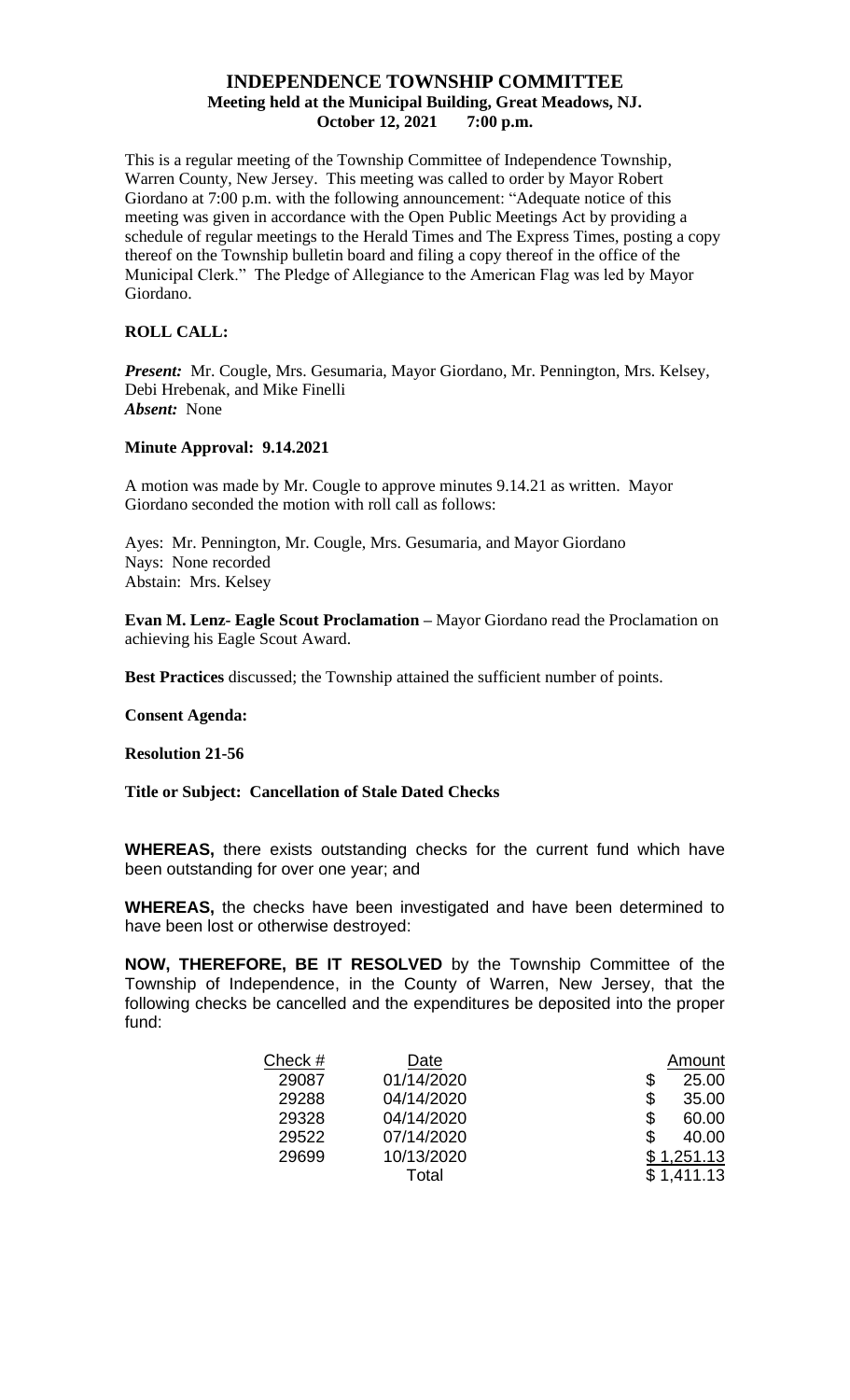#### **RESOLUTION APPOINTING REGISTERED MUNICIPAL CLERK, TOWNSHIP ADMINSITRATOR AND CERTIFIED MUNICIPAL REGISTRAR**

**WHEREAS,** N.J.S.A. 40A:9-133 requires that every municipality have an Official Municipal Clerk of record appointed for a three-year term by the governing body; and

**WHEREAS,** N.J.S.A. 26:8-11, et. seq. requires the governing body also have a Certified Municipal Registrar; and

**WHEREAS,** N.J.S.A. 40A:9-136 allows for and Article V §51-19 to §51-24 of the Township Code establishes the position of Township Administrator, and

**WHEREAS**, Dena Hrebenak has been certified as a Registered Municipal Clerk in accordance with the laws of the State of New Jersey; and

**WHEREAS,** the Township is now desirous to appoint Dena Hrebenak to fill the position official Municipal Clerk of record, Township Administrator and Certified Municipal Registrar; and

**WHEREAS,** the Township is also desirous that Dena Hrebenak assumes the duties of Payroll Clerk and 911 Coordinator, as these duties have traditionally been carried out by the Township Administrator.

**NOW, THEREFORE, BE IT RESOLVED**, by the Mayor and Committee of the Township of Independence that Dena Hrebenak be appointed as Municipal Clerk for the Township of Independence for a term of three (3) years in accordance with N.J.S.A. 40A:9-133;

**BE IT FURTHER RESOLVED**, that Dena Hrebenak be appointed to the position of Township Administrator for the Township of Independence and shall carry out those duties set forth in Article V §51-19 to §51-24 of the Township Code and shall likewise assume the duties of Payroll Clerk and 911 Coordinator.

BE IT FURTHER RESOLVED that Dena Hrebenak will also carry out the duties of Certified Municipal Registrar.

#### **Resolution 21-59**

## **Title or Subject: APPOINTMENT**

**BE IT RESOLVED** by the Township Committee of the Township of Independence that the following appointment is hereby made:

#### **Holly Dominguez-Certified Tax Collector P/T position, rate of \$ 26,520.00 per annum effective October 18, 2021.**

Mr. Cougle made a motion to approve Resolutions 21-56, 21-57, and 21-59 as written. Mrs. Kelsey seconded the motion with roll call as follows:

Ayes: Mr. Cougle, Mrs. Gesumaria, Mr. Pennington, Mrs. Kelsey, and Mayor Giordano Nays: None recorded Abstain: none recorded

## **DEPARTMENT REPORTS:**

Tax Collector – Report submitted via email. Construction/Zoning – Reports submitted via email. Environmental – Fall cleanup was October 9 \$305.00 collected Treasurer – Reports submitted. Working on 2022 budget Recreation/Green Acres – concession stand open. Everything going well Police – Report submitted via email. Emergency Services – First Aid Deputy Chief spoke about calls for September. Answer calls for multiply towns. Chief Snyder – breakfast started last weekend. DPW – Report submitted via email.

Municipal Clerk: No workshop in November. Free Rabies clinic November 13 1-3 pm. Tax sale November 4 at 10 am- 11 properties on the list. Best Practice score. November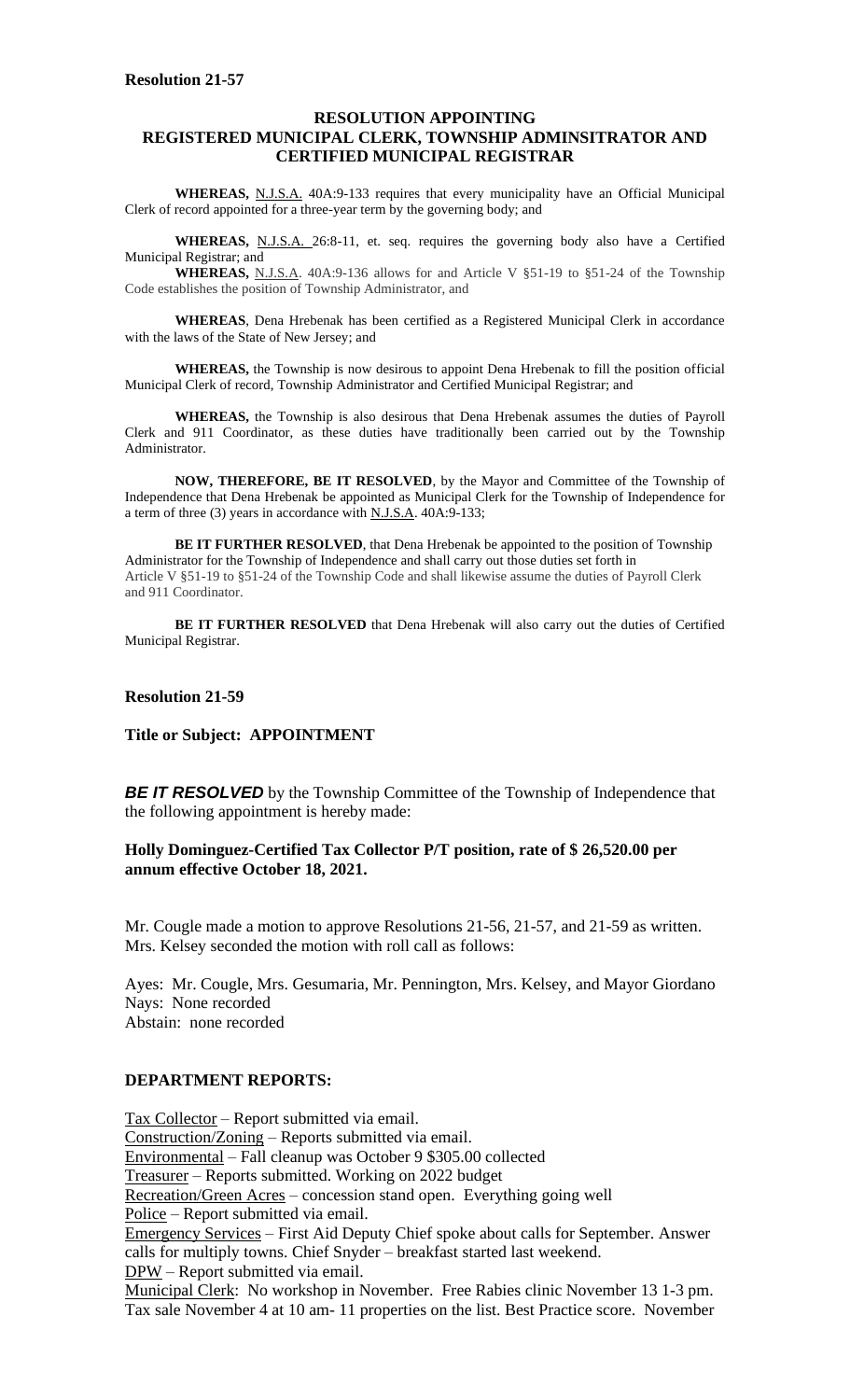9 regular meeting No workshop in November. Early voting starts October 23 at the WC Library. Great Meadows PTO Raffle license for Trunk or Treat on October 22, 2021. Working on the digital sign – awaiting on parts. League meeting in November.

## **Resolution 21-60**

**Title: 50/50 Raffle**

**WHEREAS, GMRSD PTO** is registered by the State of New Jersey to operate legalized games of chance, (224-5-39333) and,

**WHEREAS,** they have submitted an application for a 50/50 Raffle to be held on 10.22.2021 rain date 10.29.2021 and all fees have been paid,

**NOW, THEREFORE BE IT RESOLVED** by the Township Committee of the Township of Independence, that RA# 480 be issued to GMRSD PTO.

Mr. Cougle made a motion to approve Resolutions 21-60 as written. Mrs. Gesumaria seconded the motion with roll call as follows:

Ayes: Mr. Cougle, Mrs. Gesumaria, Mr. Pennington, Mrs. Kelsey, and Mayor Giordano Nays: None recorded Abstain: none recorded

Land Use Board – Working on master plan.

# **PROFESSIONAL REPORTS**:

Engineer Finelli: Mr. Finelli spoke on Woodmont construction and Land Use Board applications procedures. Asbury Road Section 2 – finish by the end of the month.

**OLD BUSINESS: None**

**NEW BUSINESS: None**

**PUBLIC COMMENT:** Allyson Morgan Orfield - School Board write- in candidate spoke

**BILLS:** A motion was made by Mr. Cougle to pay the bills as presented. Mrs. Kelsey seconded the motion with roll call as follows:

Ayes: Mr. Cougle, Mr. Pennington, Mrs. Gesumaria, Mrs. Kelsey, and Mayor Giordano Nays: None recorded Abstain: None recorded

## **EXECUTIVE SESSION: 7:35 pm – 8:25pm**

The following Resolution was approved at 7:35 p.m. to enter Executive Session with a motion by Mr. Cougle, seconded by Mrs. Kelsey and followed by a unanimous roll call.

**WHEREAS: N.J.S. 2:4-12, Open Public Meetings Act**, permits the exclusion of the public from a meeting in certain circumstances; and

WHEREAS, this public body is of the opinion that such circumstances presently exist:

NOW, THEREFORE BE IT RESOLVED by the Township Committee of the Township of Independence, County of Warren, State of New Jersey, as follows:

The public shall be excluded from discussion of the hereinafter specified subject matters;